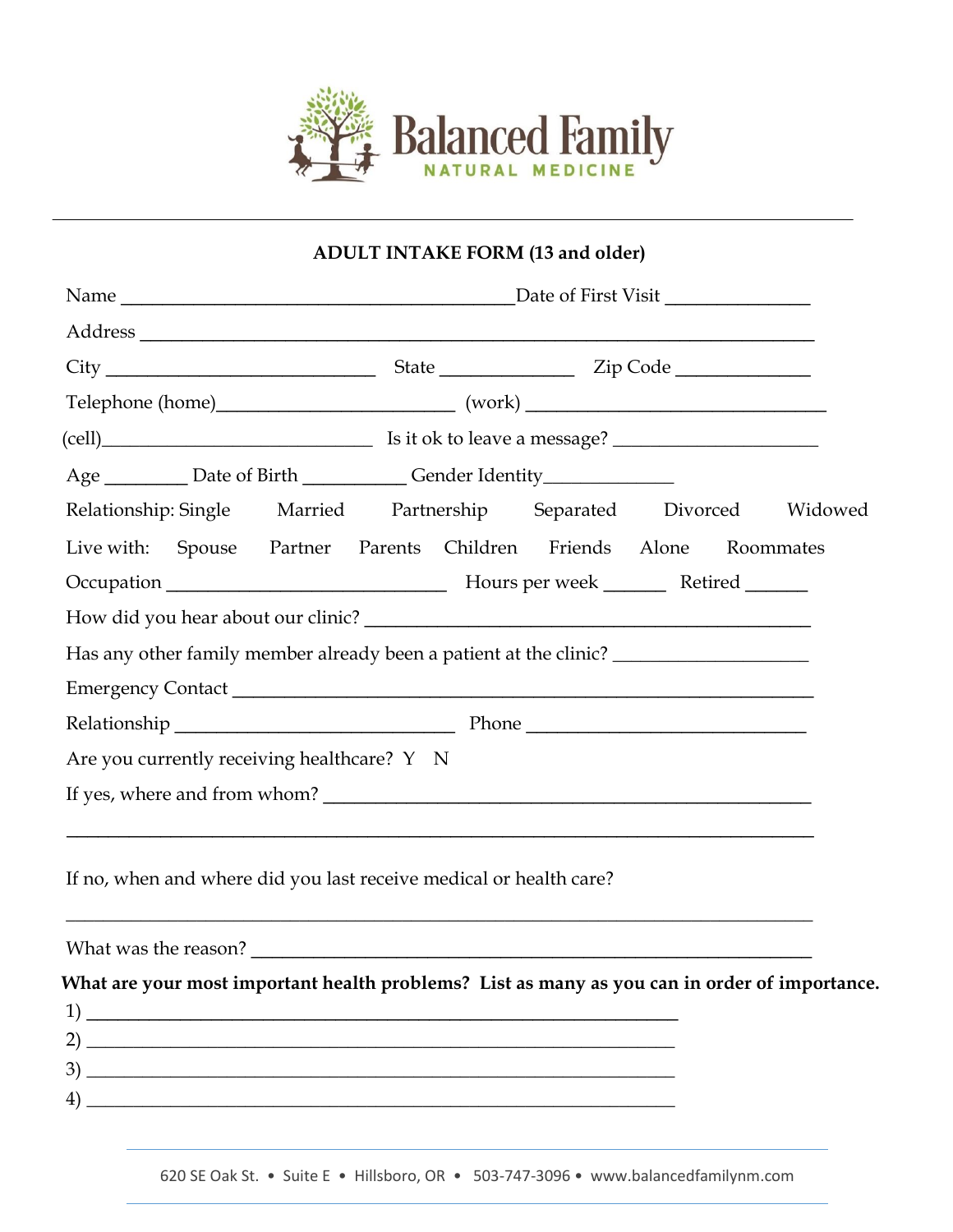# **Family History**

|                               | Mother | Father | <b>Brothers</b> | <b>Sisters</b> | Maternal<br><b>GM</b> | Maternal<br><b>GF</b> | Paternal<br><b>GM</b> | Paternal<br><b>GF</b> |
|-------------------------------|--------|--------|-----------------|----------------|-----------------------|-----------------------|-----------------------|-----------------------|
| Age (if living)               |        |        |                 |                |                       |                       |                       |                       |
| Health (G=good, P=poor)       |        |        |                 |                |                       |                       |                       |                       |
| Age at death (if deceased)    |        |        |                 |                |                       |                       |                       |                       |
| <b>Cause of Death</b>         |        |        |                 |                |                       |                       |                       |                       |
|                               |        |        |                 |                |                       |                       |                       |                       |
| <b>Check those Applicable</b> |        |        |                 |                |                       |                       |                       |                       |
| Cancer                        |        |        |                 |                |                       |                       |                       |                       |
| Diabetes                      |        |        |                 |                |                       |                       |                       |                       |
| <b>Heart Disease</b>          |        |        |                 |                |                       |                       |                       |                       |
| <b>High Blood Pressure</b>    |        |        |                 |                |                       |                       |                       |                       |
| Stroke                        |        |        |                 |                |                       |                       |                       |                       |
| Epilepsy                      |        |        |                 |                |                       |                       |                       |                       |
| <b>Mental Illness</b>         |        |        |                 |                |                       |                       |                       |                       |
| Asthma/Hayfever/Hives         |        |        |                 |                |                       |                       |                       |                       |
| Allergies                     |        |        |                 |                |                       |                       |                       |                       |
| Eczema/Psoriasis              |        |        |                 |                |                       |                       |                       |                       |
| Anemia                        |        |        |                 |                |                       |                       |                       |                       |
| Kidney Disease                |        |        |                 |                |                       |                       |                       |                       |
| Glaucoma                      |        |        |                 |                |                       |                       |                       |                       |
| Tuberculosis                  |        |        |                 |                |                       |                       |                       |                       |
| Other                         |        |        |                 |                |                       |                       |                       |                       |

#### **Did you have any of the following childhood illnesses and if so when?**

- 1.) Scarlet Fever\_\_\_\_\_\_\_\_\_\_\_\_\_\_\_\_\_\_\_\_\_ 4.) Measles\_\_\_\_\_\_\_\_\_\_\_\_\_\_\_\_\_\_\_\_\_\_\_\_\_\_\_\_\_\_\_
- 
- 3.) Diphtheria\_\_\_\_\_\_\_\_\_\_\_\_\_\_\_\_\_\_\_\_\_\_\_ 6.) German Measles\_\_\_\_\_\_\_\_\_\_\_\_\_\_\_\_\_\_\_\_\_\_\_\_
- 
- 2.) Mumps\_\_\_\_\_\_\_\_\_\_\_\_\_\_\_\_\_\_\_\_\_\_\_\_\_\_ 5.) Rheumatic Fever\_\_\_\_\_\_\_\_\_\_\_\_\_\_\_\_\_\_\_\_\_\_\_\_
	-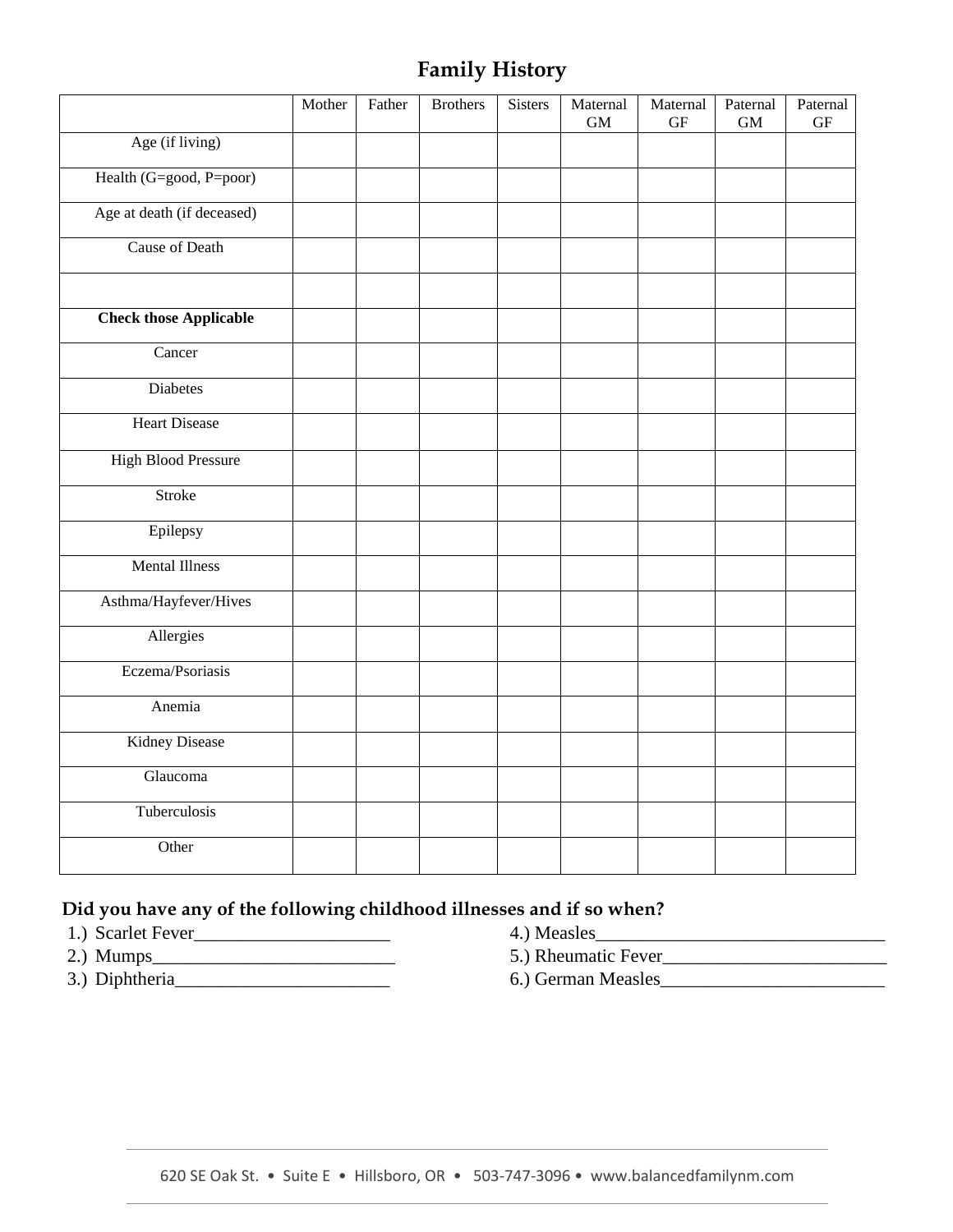### **For all of the following sections:**

 $Y = a$  condition you have now  $N =$  never had  $P = a$  condition you had previously

| <b>Musculoskeletal</b>        |             |                |              |                                |             |                |                |                                  |             |             |                |
|-------------------------------|-------------|----------------|--------------|--------------------------------|-------------|----------------|----------------|----------------------------------|-------------|-------------|----------------|
| Joint pain or stiffness       | Y           | $\mathbf N$    | $\mathbf{P}$ | Back/Neck pain                 | Y           | $\mathbf N$    | $\mathbf{P}$   | Weakness                         | Y           | $\mathbf N$ | $\mathbf{P}$   |
| Muscle spasms/cramps          | Y           | $\overline{N}$ | $\mathbf{P}$ | Arthritis                      | Y           | $\overline{N}$ | $\overline{P}$ | Sciatica                         | Y           | N           | $\overline{P}$ |
|                               |             |                |              |                                |             |                |                |                                  |             |             |                |
| <b>Blood/Peripheral Vasc.</b> |             |                |              |                                |             |                |                |                                  |             |             |                |
| Easy bleeding/bruising        | Y           | $\mathbf N$    | $\mathbf{P}$ | Varicose veins                 | Y           | ${\bf N}$      | $\mathbf{P}$   | Cold hands/feet                  | Y           | N           | $\mathbf{P}$   |
| Deep leg pain                 | Y           | $\mathbf N$    | $\mathbf{P}$ | Anemia                         | Y           | $\mathbf N$    | $\overline{P}$ |                                  |             |             |                |
|                               |             |                |              |                                |             |                |                |                                  |             |             |                |
| <b>Mental/Emotional</b>       |             |                |              |                                |             |                |                |                                  |             |             |                |
| Treated for emotional         | Y           | $\mathbf N$    | $\mathbf{P}$ | Considered/                    | Y           | $\mathbf N$    | $\mathbf{P}$   | Memory loss                      | Y           | $\mathbf N$ | $\mathbf{P}$   |
| problems                      |             |                |              | <b>Attempted Suicide</b>       |             |                |                |                                  |             |             |                |
| Mood swings                   | Y           | $\mathbf N$    | ${\bf P}$    | Depression                     | Y           | $\mathbf N$    | $\mathbf{P}$   | <b>History of Abuse</b>          | Y           | N           | $\mathbf{P}$   |
| Poor concentration            | Y           | $\overline{N}$ | ${\bf P}$    | Anxiety                        | Y           | $\overline{N}$ | $\mathbf{P}$   |                                  |             |             |                |
|                               |             |                |              |                                |             |                |                |                                  |             |             |                |
| <b>Endocrine</b>              |             |                |              |                                |             |                |                |                                  |             |             |                |
| Hypo/Hyperthyroid             | Y           | $\mathbf N$    | ${\bf P}$    | <b>Diabetes</b>                | Y           | N              | ${\bf P}$      | Heat/Cold intoler.               | $\mathbf Y$ | N           | ${\bf P}$      |
| Night sweats                  | Y           | N              | ${\bf P}$    | <b>Excessive thirst</b>        | Y           | N              | $\mathbf{P}$   | Weight loss/gain                 | Y           | N           | $\mathbf{P}$   |
| Hypoglycemia                  | Y           | N              | $\mathbf{P}$ | Fatigue                        | Y           | N              | $\mathbf{P}$   |                                  |             |             |                |
|                               |             |                |              |                                |             |                |                |                                  |             |             |                |
| Neurologic                    |             |                |              |                                |             |                |                |                                  |             |             |                |
| Seizures                      | Y           | $\mathbf N$    | $\mathbf{P}$ | Paralysis                      | Y           | $\mathbf N$    | $\mathbf{P}$   | Numbness/Tingling                | Y           | $\mathbf N$ | $\mathbf{P}$   |
| Vertigo or dizziness          | Y           | N              | $\mathbf{P}$ |                                |             |                |                |                                  |             |             |                |
|                               |             |                |              |                                |             |                |                |                                  |             |             |                |
| <b>Skin</b>                   |             |                |              |                                |             |                |                |                                  |             |             |                |
| Rashes                        | Y           | $\mathbf N$    | ${\bf P}$    | Acne, Boils                    | Y           | $\mathbf N$    | $\mathbf{P}$   | Hair loss                        | Y           | $\mathbf N$ | $\mathbf{P}$   |
| Itching                       | Y           | N              | $\mathbf{P}$ | <b>Color Change</b>            | Y           | $\mathbf N$    | $\mathbf{P}$   |                                  |             |             |                |
|                               |             |                |              |                                |             |                |                |                                  |             |             |                |
| <b>Head</b>                   |             |                |              |                                |             |                |                |                                  |             |             |                |
| Headaches                     | Y           | $\mathbf N$    | ${\bf P}$    | Migraines                      | Y           | $\mathbf N$    | $\mathbf{P}$   | Head Injury                      | Y           | $\mathbf N$ | $\mathbf{P}$   |
|                               |             |                |              |                                |             |                |                |                                  |             |             |                |
| <b>Eyes</b>                   |             |                |              |                                |             |                |                |                                  |             |             |                |
| Glaucoma                      | Y           | ${\bf N}$      | $\mathbf{P}$ | Cataracts<br><b>Blurriness</b> | Y           | ${\bf N}$      | $\mathbf{P}$   | Impaired vision<br>Double vision | Y           | ${\bf N}$   | $\mathbf{P}$   |
| Glasses or contacts           | $\mathbf Y$ | $\mathbf N$    | $\, {\bf P}$ |                                | $\mathbf Y$ | ${\bf N}$      | $\, {\bf P}$   |                                  | $\mathbf Y$ | ${\bf N}$   | $\mathbf{P}$   |
| Color blindness               | Y           | ${\bf N}$      | $\mathbf{P}$ | Tearing or dryness             | Y           | ${\bf N}$      | $\mathbf{P}$   |                                  |             |             |                |
|                               |             |                |              |                                |             |                |                |                                  |             |             |                |
| <b>Ears</b>                   |             |                |              |                                |             |                |                |                                  |             |             |                |
| Impaired hearing              | Y           | N              | $\mathbf{P}$ | Ringing                        | Y           | ${\bf N}$      | $\mathbf{P}$   | Earaches                         | Y           | ${\bf N}$   | $\mathbf{P}$   |
|                               |             |                |              |                                |             |                |                |                                  |             |             |                |
| <b>Nose and Sinuses</b>       |             |                |              |                                |             |                |                |                                  |             |             |                |
| Frequent colds                | Y           | $\mathbf N$    | $\mathbf{P}$ | Nose bleeds                    | Y           | $\mathbf N$    | $\mathbf{P}$   | Loss of smell                    | Y           | $\mathbf N$ | $\mathbf{P}$   |
| Hayfever                      | $\mathbf Y$ | ${\bf N}$      | ${\bf P}$    | Sinus problems                 | Y           | ${\bf N}$      | $\mathbf{P}$   |                                  |             |             |                |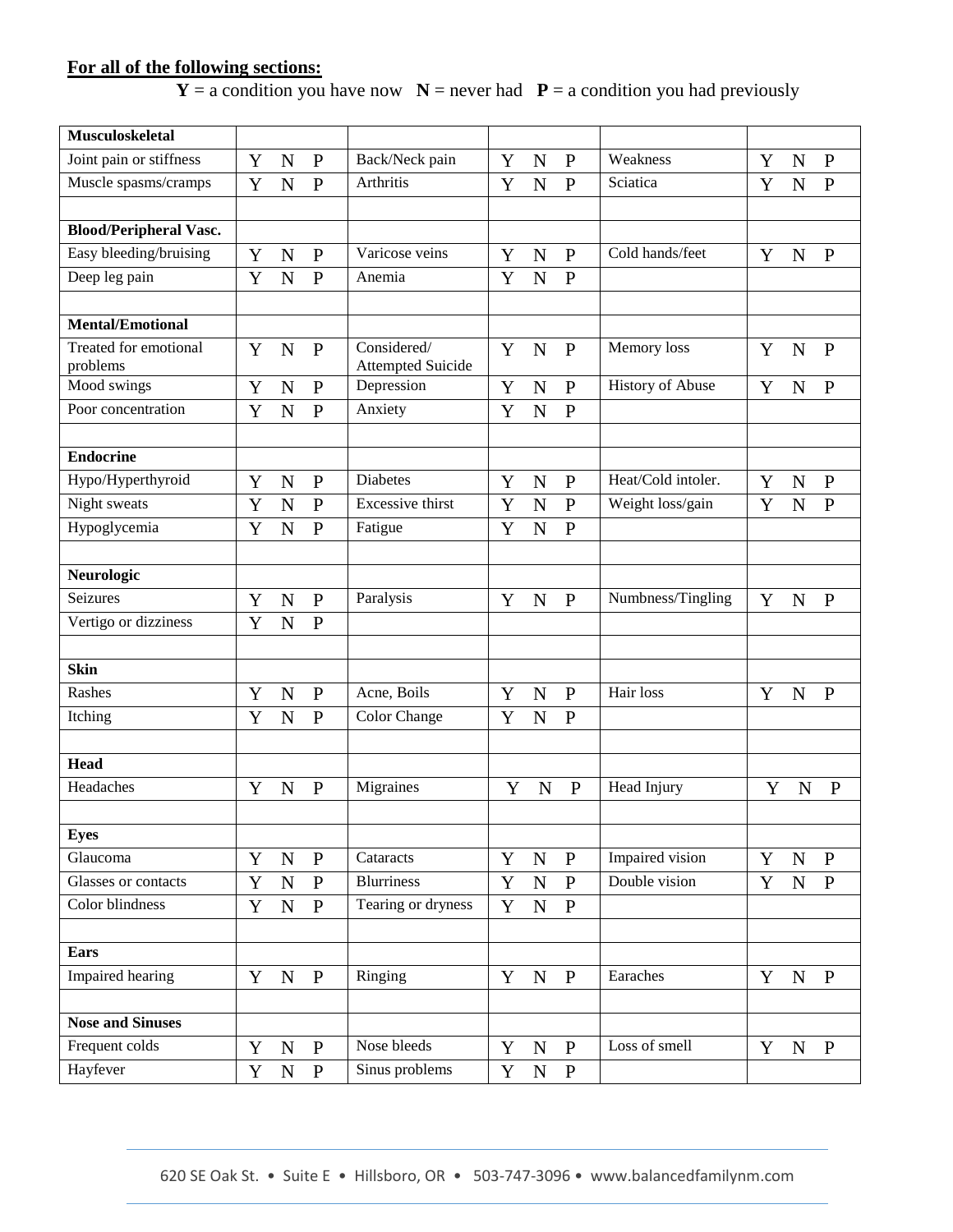| <b>Neck</b>                  |             |                |              |                     |             |             |              |                     |   |             |              |
|------------------------------|-------------|----------------|--------------|---------------------|-------------|-------------|--------------|---------------------|---|-------------|--------------|
| Lumps                        | Y           | $\mathbf N$    | $\mathbf{P}$ | Swollen glands      | Y           | $\mathbf N$ | $\mathbf{P}$ | Goiter              | Y | N           | $\mathbf{P}$ |
| Pain or stiffness            | Y           | N              | ${\bf P}$    |                     |             |             |              |                     |   |             |              |
|                              |             |                |              |                     |             |             |              |                     |   |             |              |
| <b>Respiratory</b>           |             |                |              |                     |             |             |              |                     |   |             |              |
| Cough                        | Y           | $\mathbf N$    | ${\bf P}$    | Pneumonia           | Y           | $\mathbf N$ | $\mathbf P$  | Coughing up blood   | Y | $\mathbf N$ | ${\bf P}$    |
| Wheezing                     | Y           | $\mathbf N$    | ${\bf P}$    | Asthma              | Y           | $\mathbf N$ | $\mathbf{P}$ | <b>Bronchitis</b>   | Y | $\mathbf N$ | ${\bf P}$    |
| Shortness of breath          | Y           | N              | $\mathbf{P}$ | Tuberculosis        | Y           | $\mathbf N$ | $\mathbf{P}$ | Emphysema           | Y | N           | $\mathbf{P}$ |
|                              |             |                |              |                     |             |             |              |                     |   |             |              |
| Cardiovascular               |             |                |              |                     |             |             |              |                     |   |             |              |
| Heart disease                | Y           | N              | $\mathbf{P}$ | Angina              | Y           | N           | P            | <b>Murmurs</b>      | Y | $\mathbf N$ | $\mathbf{P}$ |
| High/Low blood pressure      | Y           | $\mathbf N$    | ${\bf P}$    | <b>Blood</b> clots  | Y           | $\mathbf N$ | $\mathbf{P}$ | Fainting            | Y | $\mathbf N$ | ${\bf P}$    |
| Palpitations/fluttering      | Y           | N              | $\mathbf{P}$ | Swelling in ankles  | $\mathbf Y$ | $\mathbf N$ | $\mathbf{P}$ | Chest pain          | Y | N           | $\mathbf{P}$ |
|                              |             |                |              |                     |             |             |              |                     |   |             |              |
| <b>Gastrointestinal</b>      |             |                |              |                     |             |             |              |                     |   |             |              |
| Trouble swallowing           | Y           | $\mathbf N$    | $\mathbf{P}$ | Heartburn           | Y           | ${\bf N}$   | $\mathbf{P}$ | Hemorrhoids         | Y | ${\bf N}$   | $\mathbf{P}$ |
| Change in appetite           | Y           | $\mathbf N$    | $\mathbf{P}$ | Nausea              | Y           | $\mathbf N$ | $\mathbf{P}$ | Vomiting            | Y | $\mathbf N$ | ${\bf P}$    |
| Vomiting blood               | Y           | $\mathbf N$    | $\mathbf{P}$ | Blood in stool      | Y           | $\mathbf N$ | ${\bf P}$    | Pain or cramps      | Y | $\mathbf N$ | ${\bf P}$    |
| Belching or passing gas      | Y           | $\overline{N}$ | $\mathbf{P}$ | Constipation        | Y           | $\mathbf N$ | $\mathbf{P}$ | Diarrhea            | Y | $\mathbf N$ | ${\bf P}$    |
| Gall bladder disease         | Y           | N              | ${\bf P}$    | <b>Black stools</b> | Y           | $\mathbf N$ | $\mathbf{P}$ | Ulcer               | Y | $\mathbf N$ | ${\bf P}$    |
| Jaundice (yellow skin)       | Y           | N              | $\mathbf{P}$ | Liver disease       | Y           | N           | $\mathbf{P}$ |                     |   |             |              |
| How many bowel               |             |                |              |                     |             |             |              |                     |   |             |              |
| movements daily?             |             |                |              |                     |             |             |              |                     |   |             |              |
|                              |             |                |              |                     |             |             |              |                     |   |             |              |
| Genito-urinary               |             |                |              |                     |             |             |              |                     |   |             |              |
| Pain on urination            | Y           | $\mathbf N$    | $\mathbf{P}$ | Incr. frequency     | Y           | $\mathbf N$ | $\mathbf{P}$ | Incontinence        | Y | $\mathbf N$ | $\mathbf{P}$ |
| Frequency at night           | Y           | $\mathbf N$    | ${\bf P}$    | Frequent infections | Y           | $\mathbf N$ | $\mathbf P$  | Kidney stones       | Y | ${\bf N}$   | ${\bf P}$    |
| Condyloma (genit. warts)     | Y           | $\mathbf N$    | ${\bf P}$    | Chlamydia           | Y           | $\mathbf N$ | ${\bf P}$    | Gonorrhea           | Y | $\mathbf N$ | $\mathbf{P}$ |
| Herpes                       | Y           | N              | $\mathbf{P}$ | Syphilis            | Y           | $\mathbf N$ | $\mathbf{P}$ |                     |   |             |              |
|                              |             |                |              |                     |             |             |              |                     |   |             |              |
| <b>Male Reproduction</b>     |             |                |              |                     |             |             |              |                     |   |             |              |
| <b>Testicular masses</b>     | Y           | $\mathbf N$    | $\mathbf{P}$ | Hernias             | Y           | ${\bf N}$   | $\mathbf{P}$ | Prostate disease    | Y | ${\bf N}$   | $\mathbf{P}$ |
| Testicular pain              | Y           | ${\bf N}$      | ${\bf P}$    | Discharge           | Y           | ${\bf N}$   | $\mathbf{P}$ | Sores               | Y | ${\bf N}$   | $\mathbf{P}$ |
| Premature ejaculation        | $\mathbf Y$ | $\overline{N}$ | $\mathbf{P}$ |                     |             |             |              |                     |   |             |              |
| Are you sexually active?     |             | Y              | ${\bf N}$    | Sexual orientation? |             |             |              | Birth control type? |   |             |              |
|                              |             |                |              |                     |             |             |              |                     |   |             |              |
| <b>Female Reprod./Breast</b> |             |                |              |                     |             |             |              |                     |   |             |              |
| Age of first menses          |             |                |              | Are cycles regular? |             | Y           | $\mathbf N$  | Length of cycle     |   |             |              |
| Duration of menses           |             |                |              | Date of last menses |             |             |              | Clotting            | Y | ${\bf N}$   | $\mathbf{P}$ |
| Bleeding between cycles      | Y           | $\mathbf N$    | ${\bf P}$    | Painful menses      | Y           | ${\bf N}$   | $\mathbf{P}$ | Light flow          | Y | $\mathbf N$ | ${\bf P}$    |
| Heavy or excessive flow      | Y           | ${\bf N}$      | $\mathbf{P}$ | <b>PMS</b>          | Y           | ${\bf N}$   | $\mathbf{P}$ |                     |   |             |              |
| PMS symptoms?                |             |                |              |                     |             |             |              |                     |   |             |              |
| Pain during intercourse      | Y           | $\mathbf N$    | ${\bf P}$    | Endometriosis       | Y           | ${\bf N}$   | $\mathbf{P}$ | Ovarian cysts       | Y | ${\bf N}$   | $\mathbf{P}$ |
| Are you sexually active?     | Y           | ${\bf N}$      | ${\bf P}$    | Sexual orientation? |             |             |              | Birth control type? |   |             |              |
| Number of pregnancies        |             |                |              | # of Live births    |             |             |              | # of miscarriages   |   |             |              |